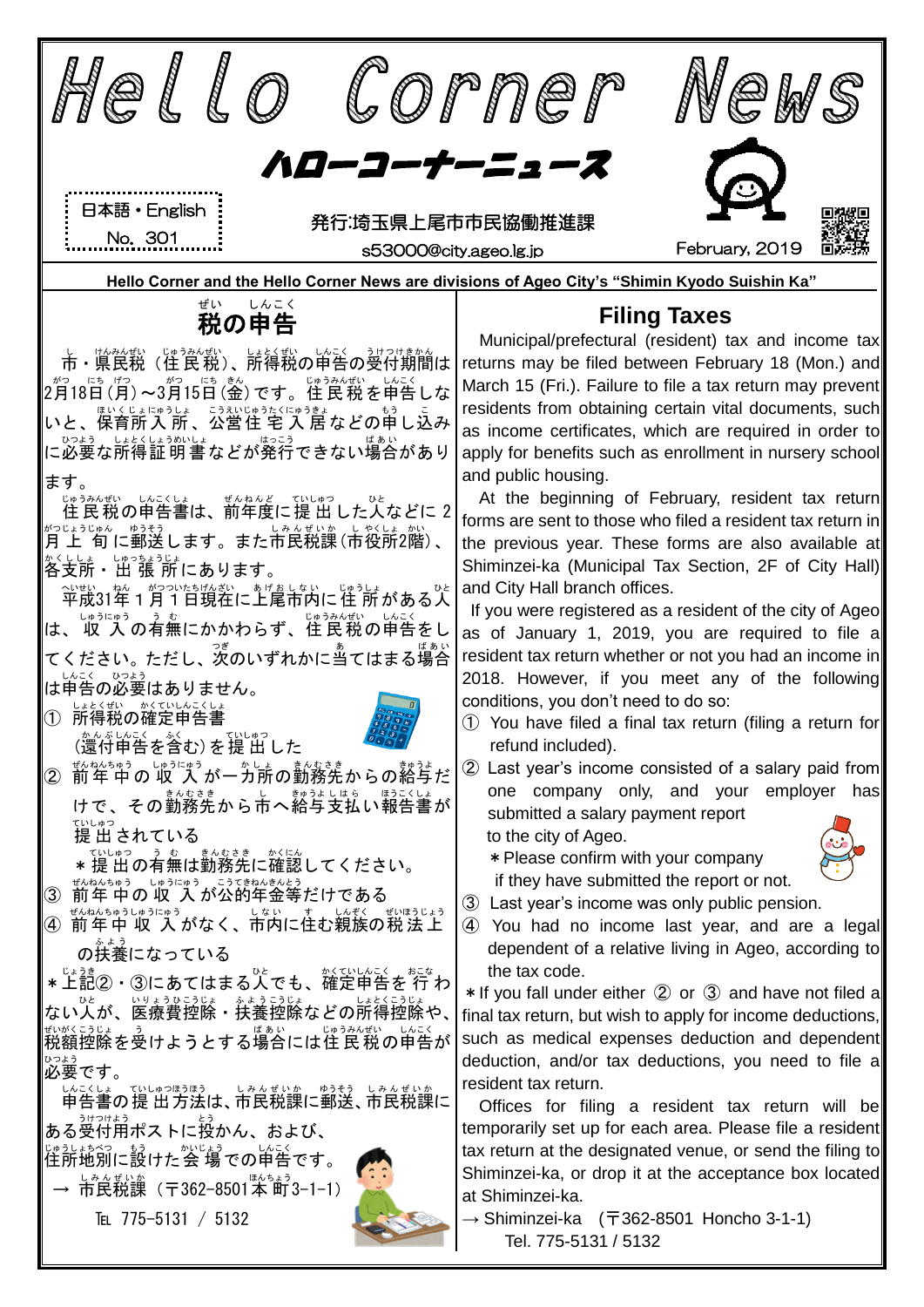#### 国民年金保険料は口座振替で こくみん ねんきん ほけんりょう こ う ざ ふりかえ

脚裂綺の紛付を口座振替で前納すると割引額が増 えます。現金払いで1年度分を前納すると 3,480円の \*シ<sup>ロぴき</sup> です。 こうざ<u>ミシ</u>タネミ でものう<br>割引ですが、口座振替で前納すると 4,110円の割引に なります (平成30年度額) 。6ヵ月分の前納も口座振替 がお得です。また、ロ座振替では 2年度分を前納する ことができ、1万5,000<sup>えていど、おりびき</sup><br>ことができ、1万5,000円程度の割引となります。

もう<br>申し込みは、在 留カードなどの本人確認ができる <u>もの、ねんさんよう。のうふしょう。お</u>うちょう。つうちょうとど<br>物、年金手帳または納付書、預(貯)金通 帳、通 帳届 でいん。もものでももんもんもんきんじむしょ<br>け出印を持って、金融機関または大宮年金事務所へ

\* 下期6ヵ月(10~3月分)を除く口座振替の前納は、 2月 がつ 28日 にち (木 もく )までに申 もう し込 こ みが必要 ひつよう です。

— <sup>ほゖんねんきんか</sup><br>→ 保険年金課 (市役所1階)<br>

> TEL 775-5137 / Fax 775-9827 ぉぉぁゃぉんきんじ もしょ<br>**大宮年金事務所**

(さいたま市北区宮原町4-19-9)

TEL 652-3399

#### 学童 保育所 がくどう ほ い く じ ょ

平成 へいせい 31年 ねん 4月 がつ から子 こ どもを学童 がくどう 保育所 ほいくじょ へ入 い れたい方 かた で、転入などの事情により、詐殺11月に開いた説明会 に出 席 しゅっせき できなかった保護者 ほごしゃ を対 象 たいしょう に、臨時 りんじ の入 所 にゅうしょ <sub>彭の、そろ</sub>。<br>説明・手続き会を開きます。参加を希望される方は、| あげお学童クラブの会にお蔄い舎わせください。

と き: 3月2日(土)

①千前10時から ②千後2時から ところ : 青少年センター (上町 2-14-19) \*駐 車 場に限りがあるため、公 共交通機関を利用 してください。

— あげお学童クラブの会

TEI 771-6945

Fax 777-5790



## 蔓まき

<u>まめ</u><br>豆まきは、立 春の前日の節分 (2月3日) に 行 いま す。「蒐は外、縊は内」と言いながら炒った大豆をま き、幸運を招き悪 霊を追い払う伝統的な儀式です。

#### **Automatic Withdrawal to Pay National Pension Premiums**

You will receive a greater discount on your National Pension premiums if you pay in advance through the automatic bank account withdrawal system rather than paying cash. For example, if you make a one-year lump-sum payment in advance in cash, the discount is 3,480 yen; however, if you make an advance payment using the automatic bank account withdrawal system, the discount will be 4,110 yen (the amount in the fiscal year of 2018). You will receive an even greater discount if you use the automatic withdrawal system for a 6-month lump-sum advance payment. You may make a 2-year lump-sum advance payment to save even more money; in this case, the discount will be approximately 15,000 yen.

To apply, please bring your ID such as a Residence Card, national pension book or payment slip, bankbook and seal used for the bank account, to the financial institution or Omiya *Nenkin Jimusho* (Pension Office).

\*To make lump-sum advance payments through the automatic withdrawal system, you need to apply by

February 28 (Thu); this does not include payments applicable to the latter half of this fiscal year (October  $\sim$  March).



 $\rightarrow$  Hoken-nenkin-ka (Health Insurance & Pension Section, 1F of City Hall) Tel. 775-5137 / Fax 775-9827

Omiya Nenkin Jimusho (Saitama-shi, Kita-ku, Miyahara-cho 4-19-9) Tel. 652-3399

### *Gakudo Hoikusho*

In November, 2018, explanatory meetings were held for residents wishing to enroll their children in Gakudo Hoikusho (after-school day care) for the new school year beginning in April, 2019. If you couldn't attend these meetings because you were not yet a resident of Ageo, or for any other reason, special meetings will be held, where you can learn about the enrollment process and also register your children for this program. If you wish to attend one of these meetings, please contact *Ageo Gakudo Club no Kai*.

When: March 2 (Sat)

 $\textcircled{1}$  From 10:00 a.m.  $\textcircled{2}$  From 2:00 p.m. Where: Seishonen Center (Kami-cho 2-14-19) \*Due to limited parking space, you're kindly requested to come by public transportation.

→ *Ageo Gakudo Club no Kai*  Tel. 771-6945 / Fax 777-5790

### **Bean-throwing Ceremony**

The bean-throwing event, known as *Mamemaki* in Japanese*,* is the traditional ceremony held on *Setsubun*

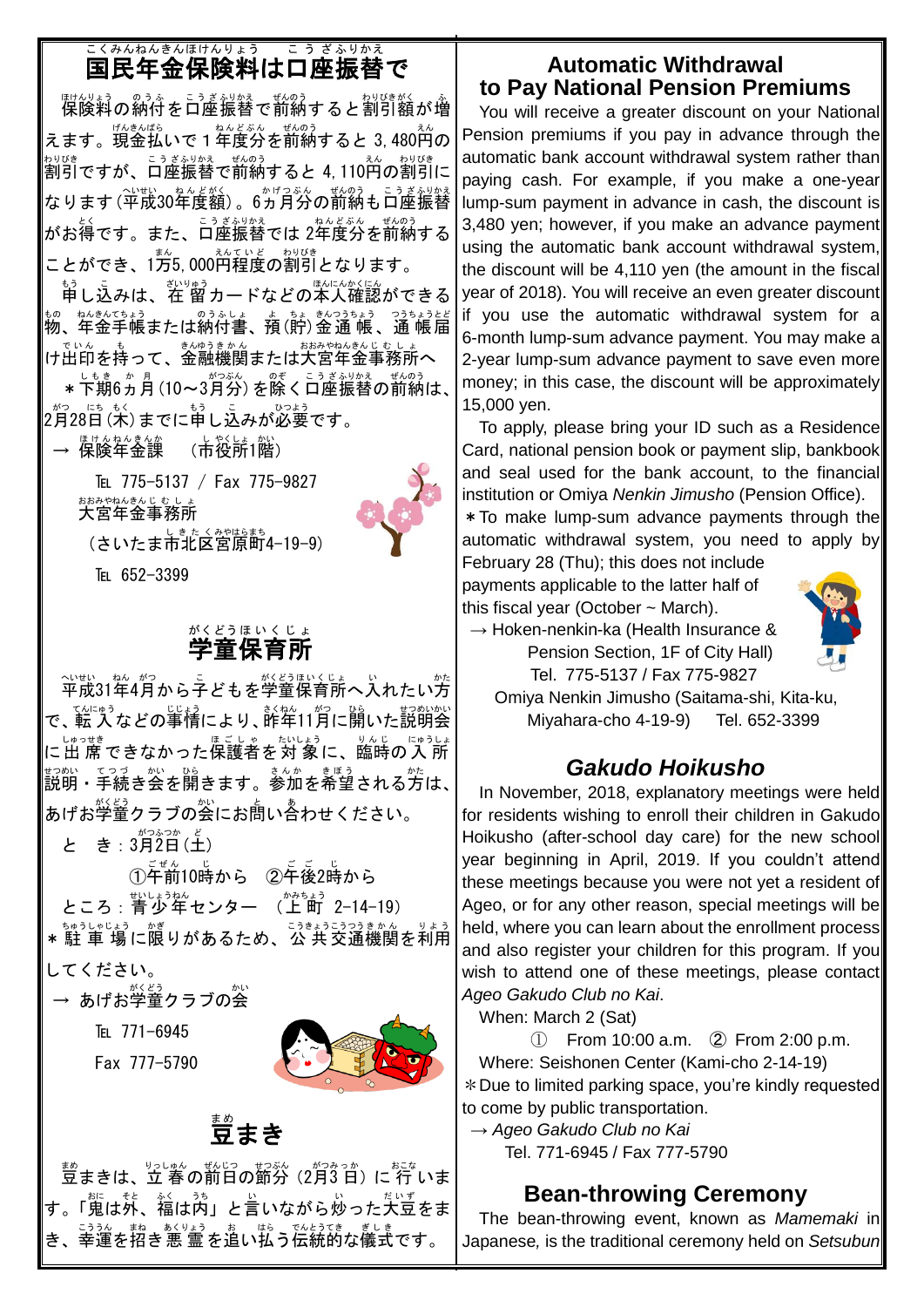# まいていちんぎん あいてい<br>**最低賃金の改定**

きいたまけん。 むいんぎょう ぶんきょう じゅん さんぎょう きょうしょう きょうしゅう きょうしゅう きょうしゅう に改定されました。この額が、県内で事業を 営 む しょうしゃ<br>使用者と、その事業所で 働 く全ての労働者に適用さ れます。産 業によっては特定(産 業別)最低賃金が定 められているものがあります。詳しくは、、<sup>設まる32</sup>。約局 のホームページをご覧ください。

[https://jsite.mhlw.go.jp/saitama-roudoukyoku/ho](https://jsite.mhlw.go.jp/saitama-roudoukyoku/home.html)

[me.html](https://jsite.mhlw.go.jp/saitama-roudoukyoku/home.html)

 $\rightarrow \,$  埼玉労 働 局賃金室 さいたま ろうどうきょく ちんぎんしつ TEL 600-6205



# **ÅGAのイベント**



…<br>**外国人子ども教室** 

にほんごしどう<br>日本語指導ボランティアが、日本語を母語としない こ<br>子どもたちに、日本語指導 • 宿 題の手伝い • 日本文化 紹 介 しょうかい (歌 うた ・紙芝居 かみしばい ・ 昔 むかし 遊 あそ びなど)を 行 おこな います。

と き : 第1回 2月23日(土)午前10時~正午 。<br>第2回 3月23日(土)午前10時~正午 称。<br>第3回以降の日程は、決まり次第ご案内しま

す。

ところ : 富士見小学校

- 対 たい しょう。」ないにもかい。<br>「象 : 市内に住む外国人の「小 中 学生
- 定 てい 。<br>眞:20人(先 着 順)

。<br>費 ょぅ <sub>むりょう</sub><br>用:無料

<u>も。</u><br>申込み : 2月15日 (金) までに子どもの名前 · 保護者の \* まぇ。 がっこうめい が、ねん。 じゅうしょ でんわばんごう ゟ ゕ<br>名前・学校名・学年・住 所・電話番号を書 いて、ファクスまたはメールで上尾市国際 ミッ<sub>の言葉さかい</sub><br>交 流 協 会 (AGA)事務局へ。

## □よく、<br>日本文化の集い

。<sub>たん、にほんじん</sub><br>普段、日本人でもあまり接することのできない座禅 〜∞ぅ。▓いこくじん、└≦んじん。└○しょ、└└≦んぶんか。たいけん<br>や能。外国人と日本人が一緒に日本文化を体験します。 こぜん ぎぜん こ こ のうがく たいけん けんがく<br>午前は座禅, 午後は能楽を体験。見学だけでも可。

と き: 2月24日(日) <sub>ごぜん じ</sub> ごご じ<br>午前10時〜午後4時 ところ : コミュニティセンター和室 。<br>費 用:200円



(February 3), which is the day before the first day of spring according to the lunar calendar*.* People throw roasted soybeans inside and outside of their homes in order to bring in good fortune and drive away evil spirits as they shout "*Fukuwauchi, oniwasoto*!" (Devil out, Fortune in!).

### **Revision of Minimum Hourly Wage**

On Oct. 1, 2018, the minimum hourly wage paid in Saitama Prefecture was raised to 898 yen. This wage is applicable to employers who run businesses in Saitama and every employee who works for them. Specific (industry-based) minimum wages are set separately for some industries. For more information, please visit Website of Saitama Labor Bureau.

<https://jsite.mhlw.go.jp/saitama-roudoukyoku/home.html>

**AGA's Events**

 $\rightarrow$  Saitama Labor Bureau Wage Office Tel. 600-6205



International Children's Class Volunteer Japanese language

instructors will teach Japanese to children whose first language is not Japanese. The volunteers will also assist the children with their homework and introduce them to Japanese culture (including songs, paper stories and old plays).

When: Class #1 February 23 (Sat) 10:00 a.m.  $\sim$  noon Class #2 March 23 (Sat) 10:00 a.m.  $\sim$  noon Class # 3 and onward: To be announced Where: Fujimi Elementary School

For: Elementary school and junior high school students living in Ageo whose first language is not Japanese Number: 20 people (first-come basis) Cost: Free

Application: Please fax or e-mail the AGA Secretariat the following information by February 15 (Fri): child's name, their guardian's name, name of their school, grade, home address and phone number.

### Gathering for Japanese Culture

 Zazen (Zen sitting meditation) and Noh (traditional masked dance-drama) are something even Japanese rarely experience in their daily life. Both international and Japanese residents are invited to participate in these Japanese cultural events, with Zazen in the morning and Noh in the afternoon.

You may also simply observe, rather than participate.

When: February 24 (Sun)



10:00 a.m.  $\sim$  4:00 p.m. Where: A Japanese room at Community Center Cost: 200 yen